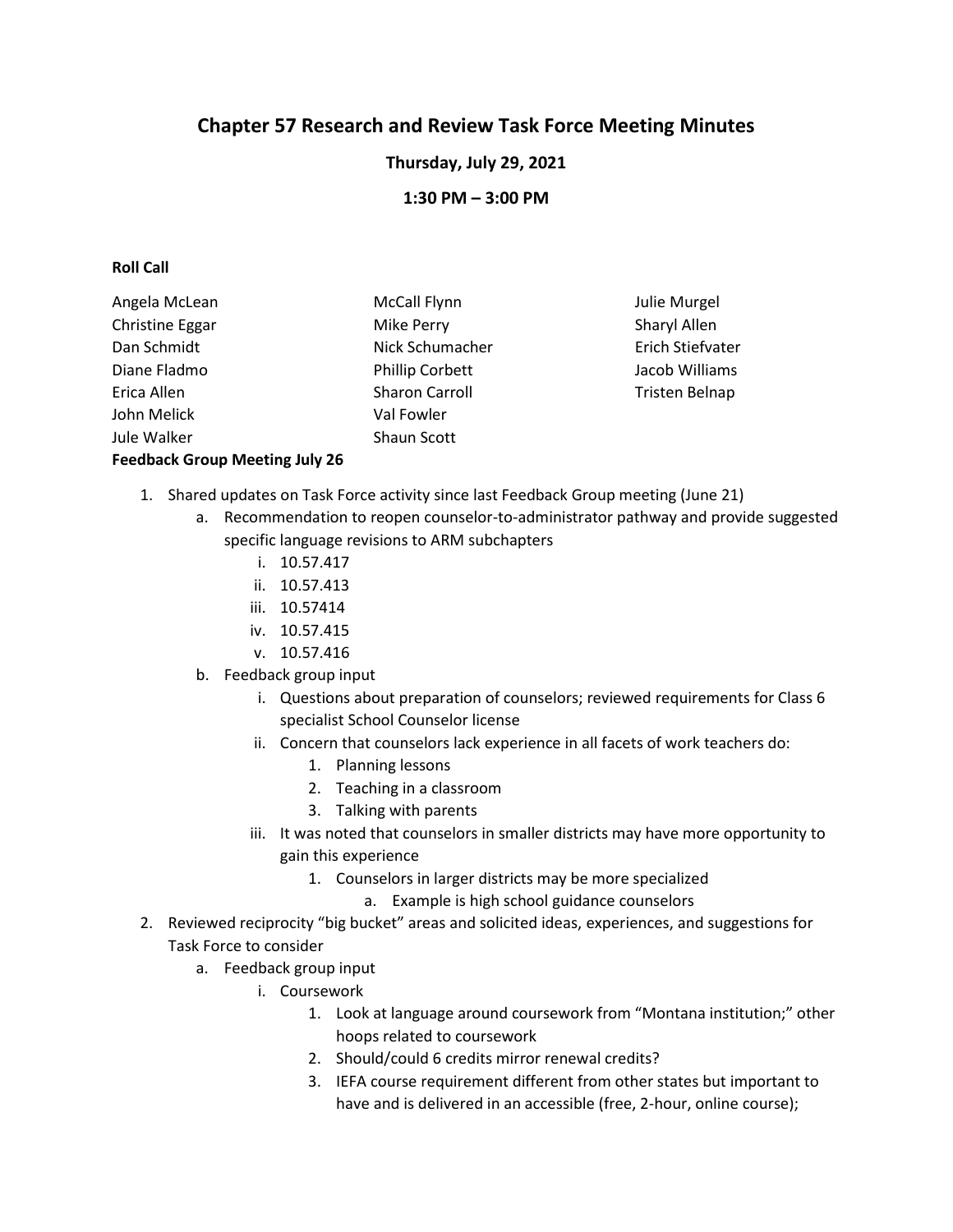- a. Good model for meeting other requirements
- ii. Experience
	- 1. Nuance of applicants who complete alternative programs not associated with higher ed institutions
		- a. Five years' experience requirement
		- b. Consider 3 years instead of 5?
			- i. Caution
				- 1. May need additional research
		- c. Alternative preparation and years of experience
- iii. Assessments
	- 1. Skepticism of requiring experienced teachers to take the PRAXIS test
		- a. How to make sure educator is up-to-date on current content and pedagogy?
			- i. Require PRAXIS for Class 2 license but not Class 1?
- iv. Special Reciprocity for Advanced Credentials
	- 1. Concern
		- a. Teaching college students is different from K-12 students
			- i. Maybe give candidates with advanced degrees free pass on content but not pedagogy
- v. Endorsements
	- 1. MT's broad field social science and science endorsements do not translate well with other stats' endorsements
		- a. Out of state teachers may have more narrow endorsements
	- 2. Look at middle school endorsements
		- a. Need to clarify language for applicants from other states
		- b. Current MT K8 endorsement is broad field and flexibly (which districts like)
		- c. Narrowly endorsed candidates from other states
			- i. Example Wyoming teacher with middle school math endorsement
				- 1. Would need to get preparation in other subjects to get full license in MT
		- d. Big lift for higher ed in MT to build programs around narrower endorsement areas

# **Reciprocity**

- 1. Assessments Subcommittee (mike perry, Christine Eggar, Nick Schumacher)
	- a. What is the PRAXIS? And What is it used for?
		- i. ETS defines that PRAXIS is a content knowledge test
			- 1. Used in 40 states in US
				- a. 43 states require some kind of content knowledge assessment
		- ii. From ETS website
			- 1. There is a test for pedagogy
				- a. Is not used for licensure in MT.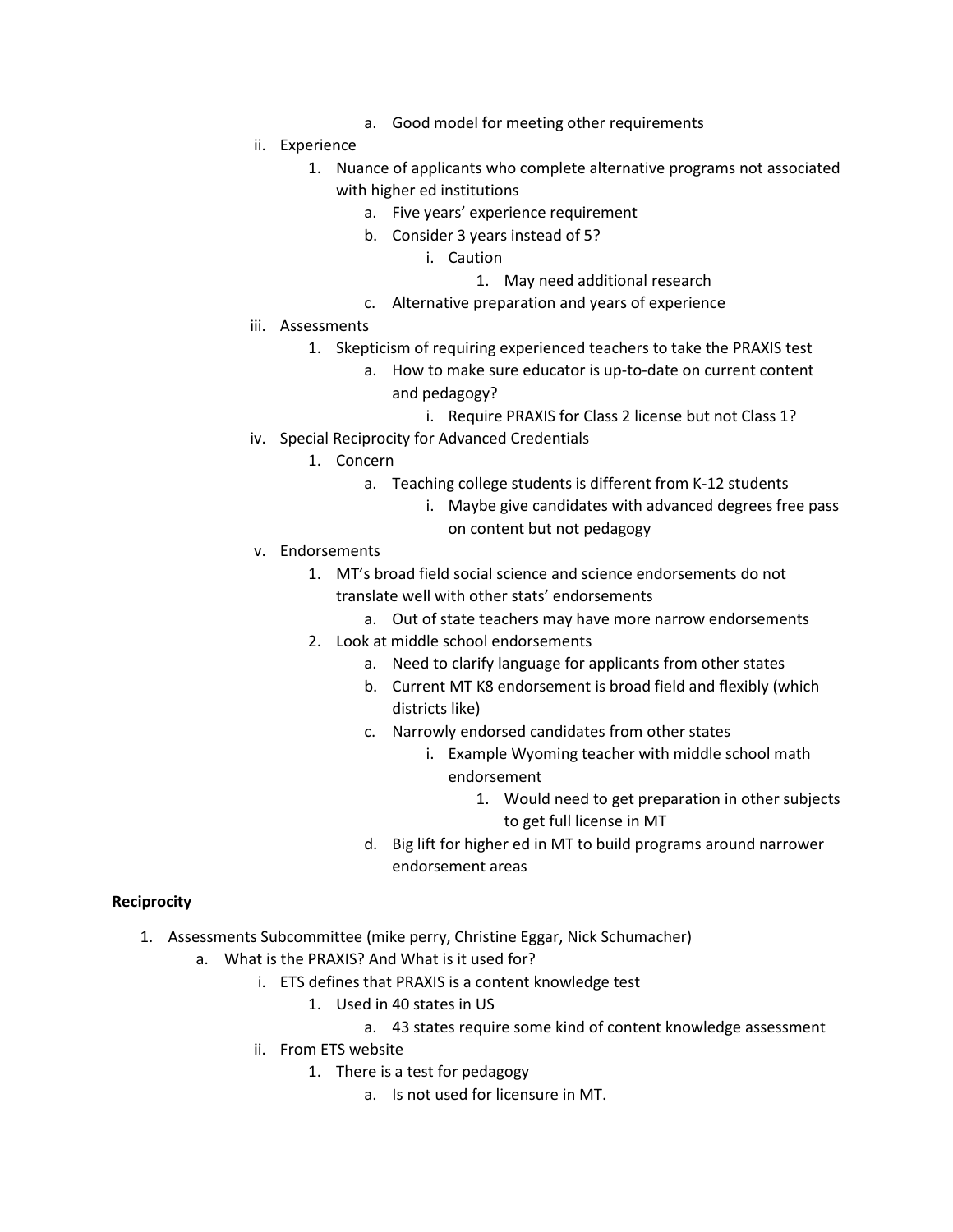- b. The subgroups preference would be to have someone proficient in pedagogy over content knowledge.
	- i. The recommendation from the Subgroup
		- 1. When looking at PRAXIS
			- a. PRAXIS should be utilized for licensure for an applicant that is a first-time United States teaching applicant.
			- b. Additional of endorsement areas on it
		- 2. Example, the PRAXIS would not be required for an individual applying for MT licensure from out of state.
		- 3. If the first-time applicant passes the test, this should show they are qualified to teach.
		- 4. OR the applicant has a degree in a subject, this should show they are qualified to teach.
	- ii. There is relevance for the PRAXIS for
		- 1. pre-service teachers
		- 2. applicants coming from a field not in education
		- 3. NOT relevant for applicants who have been licensed in other states
- c. Is there PRAXIS data?
	- i. Is the PRAXIS a barrier?
	- ii. Who is it a barrier for?
		- 1. There is data available on the PRAXIS
- d. Assessing pedagogy may be helpful in licensing.
- e. License Class 5A
	- i. Give the applicant one year to pass the PRAXIS if that is the only requirement needed to become fully licensed.
- f. The MAC system used for in state applicants
	- i. Gives applicants multiple ways to demonstrate their knowledge based on a portfolio in their:
		- 1. GPA
		- 2. Classroom Based Assessments
		- 3. PRAXIS
			- a. Can still become licensed based on how well they do in each of these areas.
	- ii. Out of State applicants do NOT have this option.
		- 1. They must pass the PRAXIS in order to achieve full licensure.
			- a. If they fail the text, they are given a Class 5A provisional to pass within a year.
- g. Is Pedagogy more important than Content?
	- i. Large amount on competency in an applicant coming from another country to teach.
		- 1. Language barriers can become a large barrier.
		- 2. The PRAXIS test does not measure the applicant's ability to push past the language barriers when coming from another country.
			- a. The applicant may be well versed and proficient in content.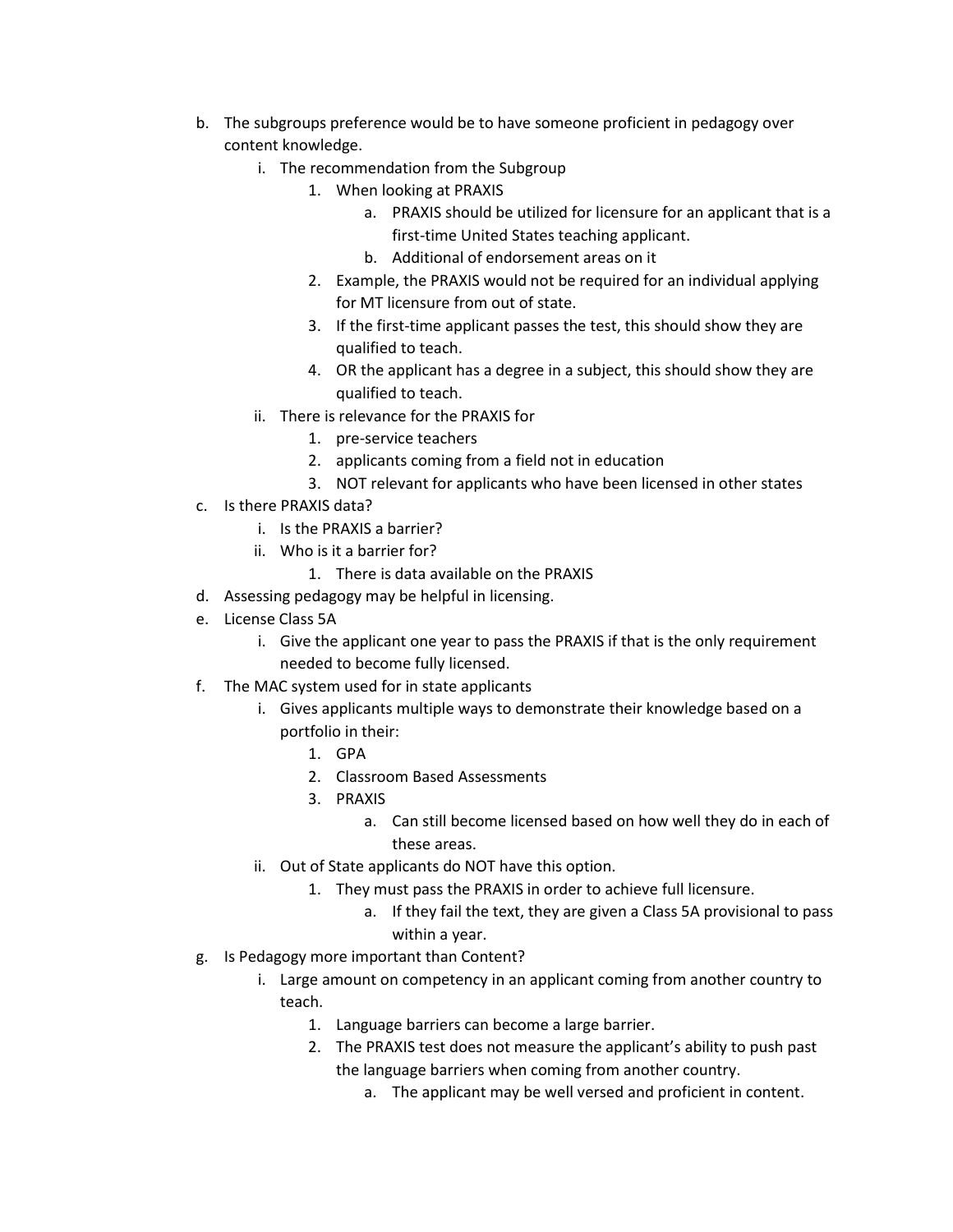- i. But unable to speak English fluently
- 3. Pedagogy would be more important
	- a. To be able to form relationships
	- b. Develop a sense of belonging in students
		- i. More important in MT school system than Content
- h. The Class 5A has been a great addition to the Provisional license.
	- i. Gives students a great opportunity to start teaching while getting ready to pass the PRAXIS
- i. The MAC
	- i. Points are given in
		- 1. GPA (4)
		- 2. CPA (3)
		- 3. PRAXIS (3)
			- a. Minimum of 7 points needed
			- b. Need 2 points to be considered passing
	- ii. University graduates have given input that there needs to be more focus on Pedagogy.
	- iii. When an individual is hired, they need to be able to teach.
		- 1. Content can be taught to the teacher
		- 2. The interaction with kids is much more difficult to teach.
- j. Did individuals that have been given Class5A
	- i. Did they take and pass the PRAXIS?
	- ii. Did they give up?
- k. Report released from National Council of Teacher Quality around PRAXIS
	- i. 38 states included in report
		- 1. MT was not included
			- a. This data can be found and shared with the group
	- ii. Data measured
		- 1. First time pass rate
		- 2. Best attempt pass rate
		- 3. Walk away rate
			- a. Idaho
				- i. First time pass rate (56%)
				- ii. Best attempt pass rate (high 80's)
				- iii. Walk away rate (1 in 6)
			- b. Nebraska
				- i. First time pass rate (90's)
				- ii. Best attempt pass rate (90's)
				- iii. Walk away rate (1 in 5)
- l. In modern education
	- i. More than one way to show the mastery of content rather than just testing.
- m. Is the PRAXIS a barrier to licensure?
	- i. Individuals applying for licensure in MT and have been licensed in another State of Montana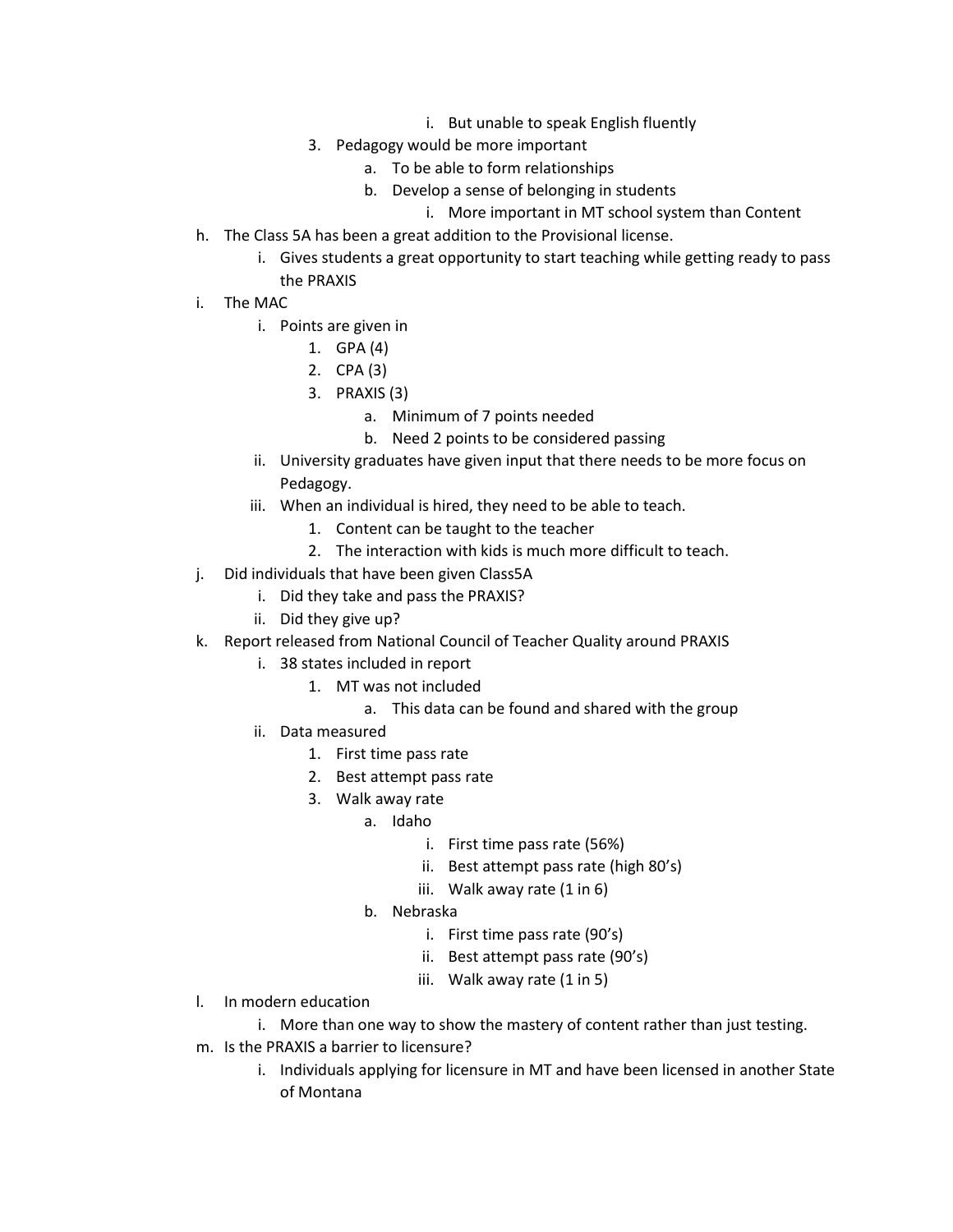- 1. The barrier is seen when the applicant doesn't understand why they must take the same test as an applicant coming right out of a university.
	- a. A differentiator is important
		- i. Someone applying that has been licensed and has several years of successful teaching experience
		- ii. Someone just graduating and applying for the initial license.
- ii. Does reciprocity require the PRAXIS from out of state applicants?
	- 1. Every out of state applicant must have taken and passed the PRAXIS within the past 10 years.
- n. Are there questions on the PRAXIS that are specific to Montana?
	- i. There is not.
	- ii. No state specific questions
		- 1. There is a content test for:
			- a. Math
			- b. K8 Elementary
			- c. Chemistry
				- i. It is a National test and based solely based on content
- o. There is no evidence that the PRAXIS does anything to measure the effectiveness or quality of a teacher.
	- i. Other states are looking into other measures of the effectiveness and quality than a test.
- p. An email from an individual applying from out of state explaining the difficulties they have had applying for their license in MT

#### *"Hello again,*

*My apologies for reaching out again; I know that you are back logged with paperwork and requested for me to not email again.*

*However, I am reaching out at the direction of the representative I just spoke to on the phone at 406- 444-3150. I have been the spouse of an active-duty soldier in the US Army for the past 13 years. As such, I have held teaching licenses in 3 different states (Michigan, Georgia, and North Carolina). I am having great difficulty switching my K-12 music teaching license to the state of Montana.* 

*I am told that despite having attained a bachelor's degree and teaching certification from the University of Michigan (2006) and a master's degree from Boston University (2011), in addition to my three years of public-school teaching experience (2006-2009), that I will also need to re-sit for a praxis exam. I have been offered a teaching position this fall and it is my understanding that I will be given a provisional license and I will have one year to complete this praxis requirement.*

*I am happy to do whatever is required to be employed by your state and am excited for the new opportunity, however, I do have to let you know that these processes, unique to your state, make it very difficult for military spouses to transfer their certifications and therefore limit their opportunities for employment. I understand that Jill Biden advocated for this very issue of military spouses transferring certifications from state to state and many states adopted policies to address this issue several years ago. As a military spouse, we follow and support our soldiers as they are assigned to places all over the*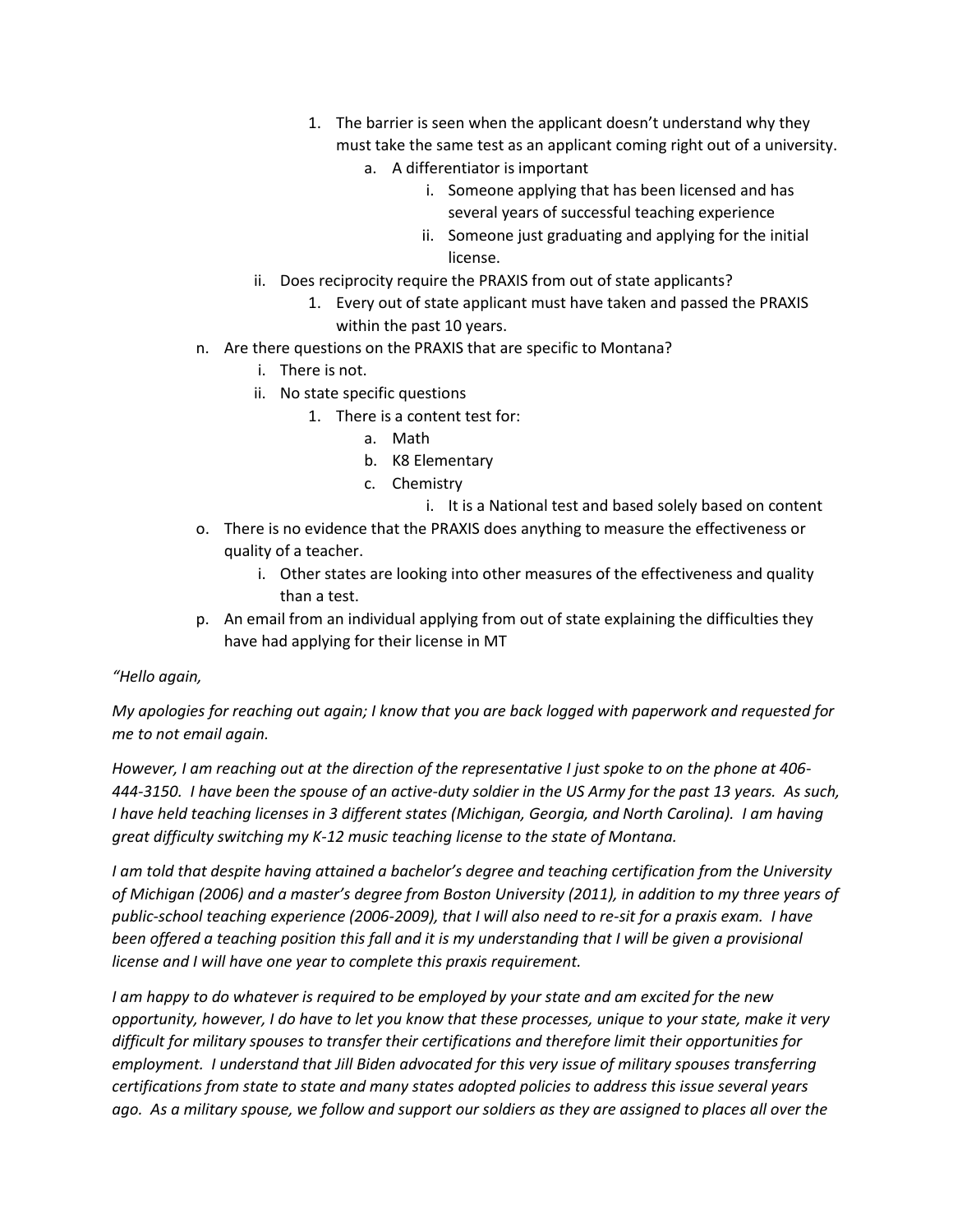*world in order to serve their country. I have lived in Georgia, Germany, Texas, Virginia, and Oklahoma, to name a few.* 

*I appreciate the efforts you are taking to maintain high standards in terms of the quality of education you provide to your students, however, I am frustrated with Montana's lack of reciprocity. For example, I am told I will need to submit out of state licensure history forms for each state I have held a license in (three total), in addition resubmitting a verification of program experience form because the verification of a teaching program form that I submitted to the North Carolina department of education did not have enough documentation for Montana's Office of Public Instruction. The more time I have to spend on this paperwork, the less time I am able to focus on preparing for the start of a new school year with my students.* 

*Again, I am happy to do all these things, but I was told to first reach out and see if there might be any assistance you could offer me in this matter.* 

*I very much look forward to working in your beautiful state and all the new opportunities of growth for me and my students."*

- q. The TF should seriously consider not requiring the PRAXIS
- r. Local Control will help regulate that qualified teachers find positions in MT.
- 2. Military Spouses
	- a. "Barriers to the transfer and acceptance of certifications and licenses that occur when state rules differ can have a dramatic and negative affect of financial wellbeing of military families." From the US Department of Defense
	- b. NASDEC has the interstate agreement
		- i. Creating a different type of reciprocity at a higher level
			- 1. States to work together to help military spouses
			- 2. States agree ahead of time that the license the spouse has at the time transfers to the state they are moving to.
	- c. Education commission of states
		- i. Could provide an analysis of states that have moved from the PRAXIS
			- 1. What are other states doing and what could we do differently?
- 3. Advanced Credentials (McCall Flynn, Diane Fladmo, Susan Gregory)
	- a. Barriers that exist for National Board-Certified Teachers
		- i. 10.57.410 (3(d))
			- 1. "a current license from the National Board for Professional Teaching
				- Standards in an area approved for endorsement in Montana."
					- a. Is this language specifically a barrier?
	- b. Age ranges for endorsements
		- i. Can these be better aligned?
		- ii. Is this a barrier?
	- c. Local districts not paying for advanced credentials unless approved
		- i. Leaving reciprocity to local control is a good thing.
	- d. National board Certification
		- i. In MT less than 2% fall under this category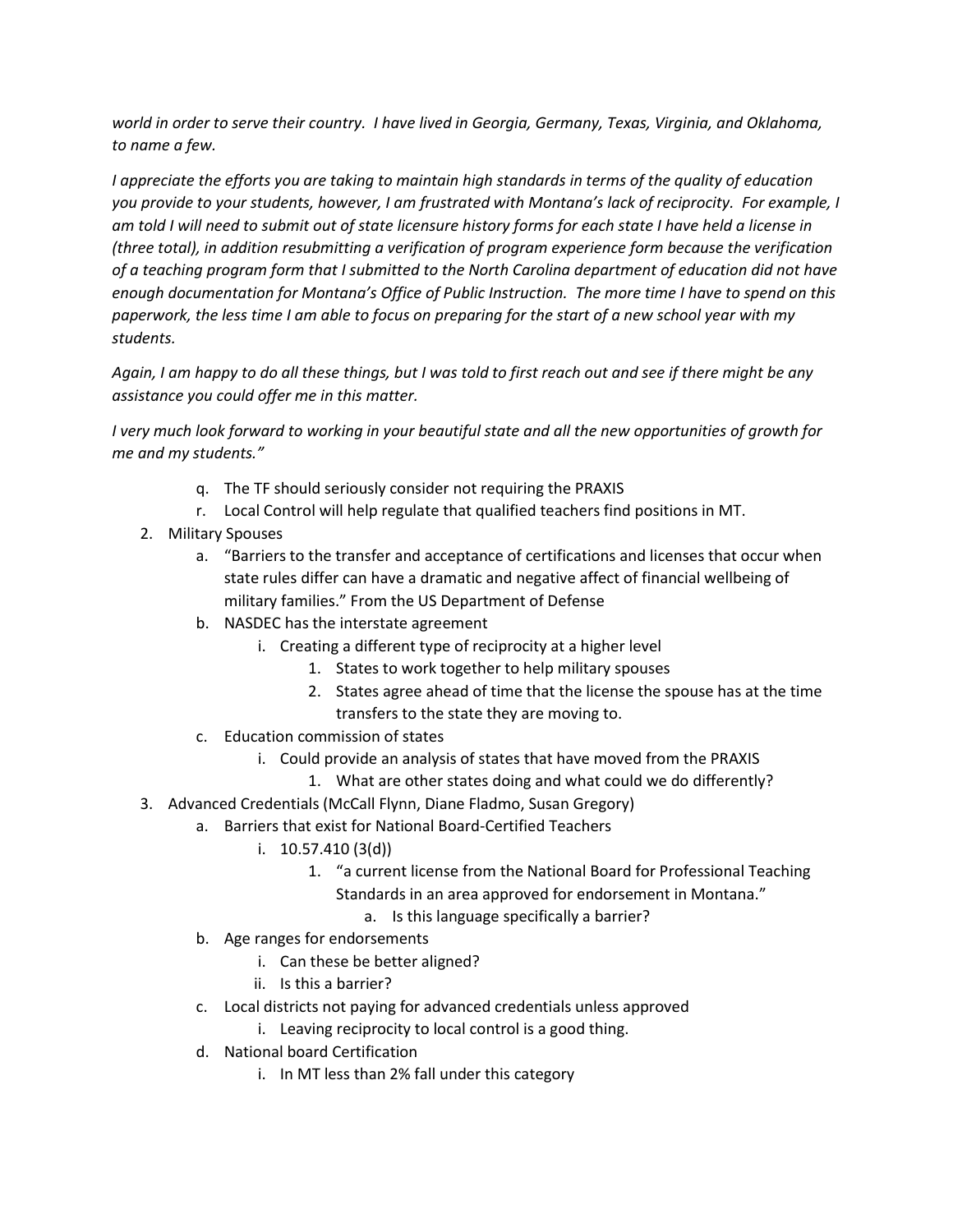- ii. National Board has their set of endorsements and MT has their own set of endorsements
	- 1. How does MT decide where to endorse if the crosswalk does not align?
		- a. Examples
			- i. National endorsement of 3-5
				- 1. Does MT endorse as Early Ed or K8?
			- ii. National endorsement as reading specialist in elementary
				- 1. Does MT endorse in Elementary?
- iii. The National board application is extensive
	- 1. Can take 2 years to become endorsed
- iv. Why doesn't MT align our bands to the National board?
	- 1. The National Board are narrower.
	- 2. MT likes more broad bands
- v. If the TF were to suggest changing to align to the National Board, would it be difficult for EPP to adjust?
	- 1. The process would be extensive, but EPP trains based on what the state will license.
- vi. The National board is not meant to substitute any EPP
	- 1. It is meant to enhance and make better
	- 2. The application process is heavy on pedagogy
- vii. If an applicant is out of state coming into MT and is Nationally Board Certified
	- 1. They do not need to take the PRAXIS
	- 2. Only need to take IEFA course
- 4. Alternative Pathways
	- a. Is this TF looking to create new alternative pathways in MT?
		- i. Would it attract a different population of teachers?
		- ii. A different avenue for out of state teachers to come into MT
		- iii. Possible incentives
		- iv. Current ways for EPP to partner with nontraditional pathways in a different way
	- b. Is the TF looking to utilize other alternative pathways from other states?
	- c. Why is 5 years used?
	- d. TF can use the opportunity to get teachers where they are needed
		- i. Tiered licensure
		- ii. Alternative pathways
			- 1. Get them there
			- 2. Support them there
			- 3. Keep them there
				- a. Possible incentives to keep them there
	- e. An alternative license in partnership with the National Boards
		- i. Jumping right to a Class 2 license
	- f. Develop pathways to become licensed
		- i. License department has an assurance that they have support that is needed.
	- g. Difference between compact vs. the interstate plan